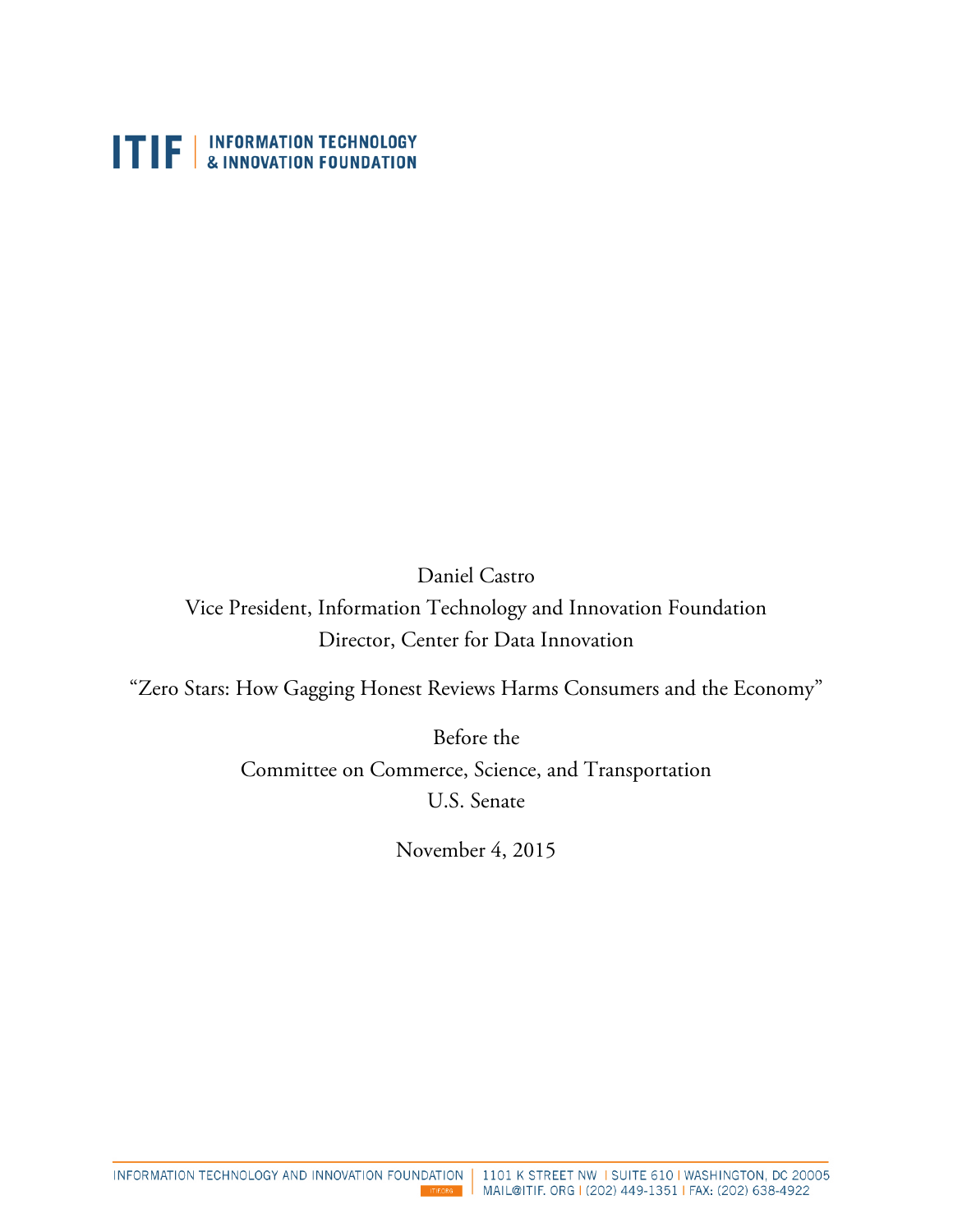## **TTP** INFORMATION TECHNOLOGY

Chairman Thune, Ranking Member Nelson, and members of the committee, I appreciate the opportunity to appear before you to discuss the impact of non-disparagement clauses on consumers and businesses. My name is Daniel Castro. I am the vice president of the Information Technology and Innovation Foundation (ITIF) and director of ITIF's Center for Data Innovation. ITIF is a nonpartisan, non-profit think tank whose mission is to formulate and promote policy solutions that accelerate innovation and boost productivity to spur growth, opportunity, and progress.

In my testimony today, I would like to discuss how the non-disparagement clauses that many businesses include in consumer contracts discourage consumers from providing honest feedback about products and services; why that harms consumers and businesses alike; and what Congress can do to address the problem.

#### **SOME BUSINESSES USE NON-DISPARAGEMENT CLAUSES TO UNFAIRLY SILENCE CRITICS**

Imagine that a patient has endured a terrible visit to the dentist. Disturbed by the ordeal, she goes online and posts a review, providing a factual account of her experience as a warning to future patients. Soon after, the patient receives a letter from the dentist's lawyer stating that she is in violation of a contract she signed during her visit and threatening legal action if she does not immediately take down the post. Shockingly, she discovers that buried in the paperwork she filled out was a clause prohibiting her from making any negative statements about the dentist. Scared that she may have done something wrong, and worried about the cost of going to court, the patient quickly deletes her review. Not only has this patient had her voice unfairly silenced, but many other potential patients will not be able to benefit from her experience by choosing a better dentist.

This scenario is one that an untold number of consumers have faced. A company will insert a clause into a standard contract that prohibits consumers from making any negative statements about the company and its products or services. Most consumers sign these agreements without noticing the non-disparagement clauses. Only later, if at all, do they ever realize what they have agreed to. For example, health care providers may ask patients to sign "mutual privacy agreements" that are less about protecting patient privacy (since federal laws already provide these protections), but instead are designed to prohibit patients from making negative comments about the health care provider.<sup>1</sup>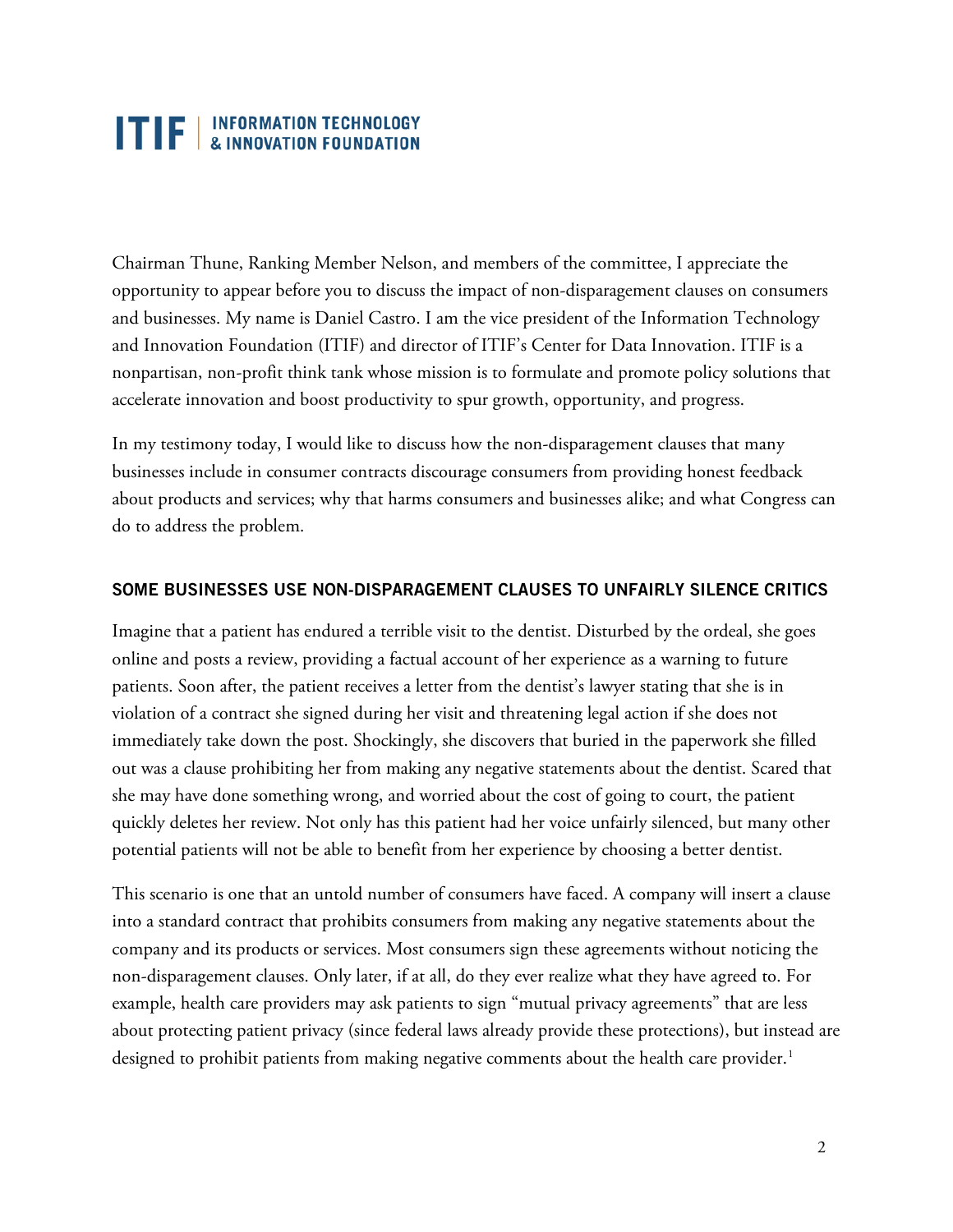### **TTP EXECUTED** INFORMATION TECHNOLOGY

Alternatively, a company may demand that an unhappy customer sign a non-disparagement agreement before the company will provide a refund or exchange.<sup>[2](#page-8-0)</sup> In both cases, companies may sue consumers for monetary damages if they subsequently make negative public comments about their products or services.

While there are no good estimates of how many consumers have been silenced by these nondisparagement clauses or how many companies regularly insert these clauses into their contracts, there are many well-documented cases of this problem arising in a variety of industries, including health care, retail, and hospitality. For example, one party rental company included the following terms in its standard contract: "By signing this contract, you are agreeing that you will not make or encourage any disparaging comments about [the vendor] ever in any form verbal or written."<sup>[3](#page-8-1)</sup>

These non-disparagement clauses are particularly problematic because they are appearing in nonnegotiated consumer contracts and even website terms of service without giving consumers a reasonable opportunity to negotiate or refuse to accept the conditions.<sup>[4](#page-8-2)</sup> For example, if a consumer orders a coffee cup from a website, receives a broken cup, and is not satisfied with the company's response to his inquiries, he may decide to post a negative review of the website online. If the company has written a non-disparagement clause into the terms and conditions of either the sales contract or the website itself, mandating that customers do nothing to damage the reputation or services of the company, it may elect to sue its customer for breach of contract due to his negative review, even if the review is accurate. Indeed, the consumer may not even be allowed to post a photo of the broken cup.

The owners of the website KlearGear.com were brought to Utah's federal district court over a nondisparagement clause the website placed in its terms of sale "in an effort to ensure fair and honest public feedback."[5](#page-8-3) A couple who never received their order and left a negative review on the website Ripoff Report was contacted several years later by KlearGear with a demand for \$3,500 for violating the non-disparagement clause.<sup>[6](#page-8-4)</sup> The Utah court found in favor of the reviewers, awarding over \$300,000 in compensatory and punitive damages, but other consumers elsewhere may not be so fortunate. As a result of this highly publicized case, some states have begun enacting legislation to protect their citizens from non-negotiated non-disparagement clauses. For example, California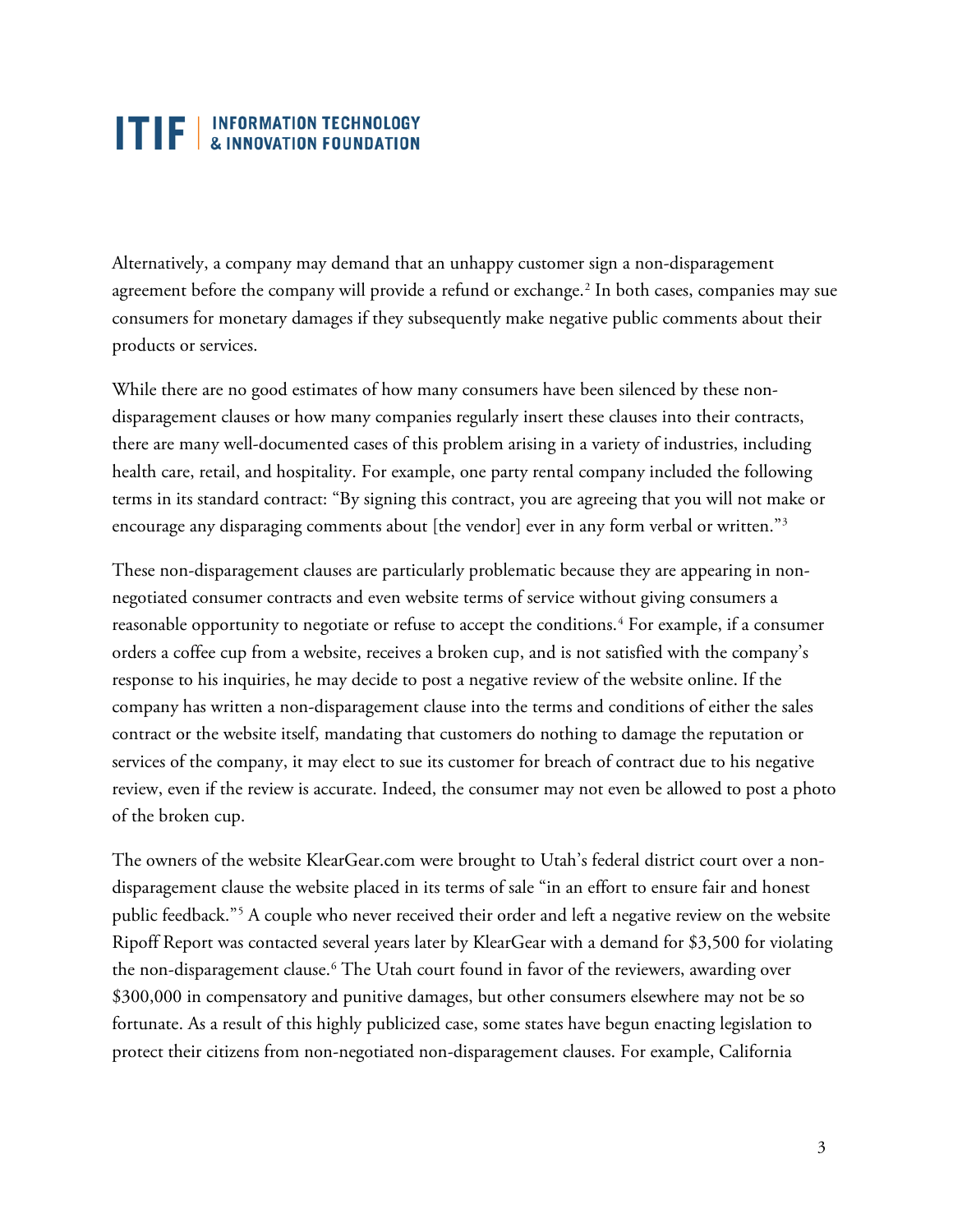# **TTP** INFORMATION TECHNOLOGY

recently passed a law prohibiting non-disparagement clauses in consumer goods or services contracts—unless they are knowingly and voluntarily negotiated.[7](#page-8-5)

### **NON-DISPARAGEMENT CLAUSES UNDERMINE THE FUNCTIONING OF DIGITAL MARKETS, HURTING CONSUMERS AND BUSINESSES**

One of the defining features of the digital economy is that customers can provide ratings of companies, products, and services—a phenomenon frequently referred to as the "wisdom of the crowd." Pioneering online services like Amazon, TripAdvisor, and Yelp, as well as many other websites, empower consumers to make more-informed decisions by presenting this crowd-sourced information alongside merchants' own descriptions of their products and services. This feedback is especially important when consumers are making purchases online, since they will not always have had the opportunity to evaluate products or sellers in person. Indeed, multiple empirical studies have found that customers rely on consumer reviews to make purchasing decisions and that better reviews lead to greater sales.<sup>[8](#page-8-6)</sup> For example, one study found that a one-star increase in a restaurant's rating on Yelp led to a 5 percent to 9 percent increase in revenue.<sup>9</sup> Not surprisingly, many of the newest, rapidly growing Internet-based businesses, such as Uber, Airbnb, and Etsy, have integrated userfeedback as a key feature of their digital platforms.

A major purpose of reviews is to create an effective feedback loop: Consumers buy a product or service, and then review it online or elsewhere, so that other consumers can take those reviews into consideration before making purchases. Companies can change their products or services in response to compliments and complaints—and then, when they improve poorly reviewed features or add new ones, consumers can provide new reviews. Or other consumers, now empowered with more accurate information in the marketplace, can choose to buy from another company. Limiting these reviews to only positive feedback (i.e., comments that would not damage the company's reputation), significantly reduces the benefit of these processes for consumers, because they lose access to accurate information and may make suboptimal purchasing decisions.

Companies gain important insights about how best to meet the needs of their customers by data mining customer reviews. These tools depend on accurate and complete information. For example,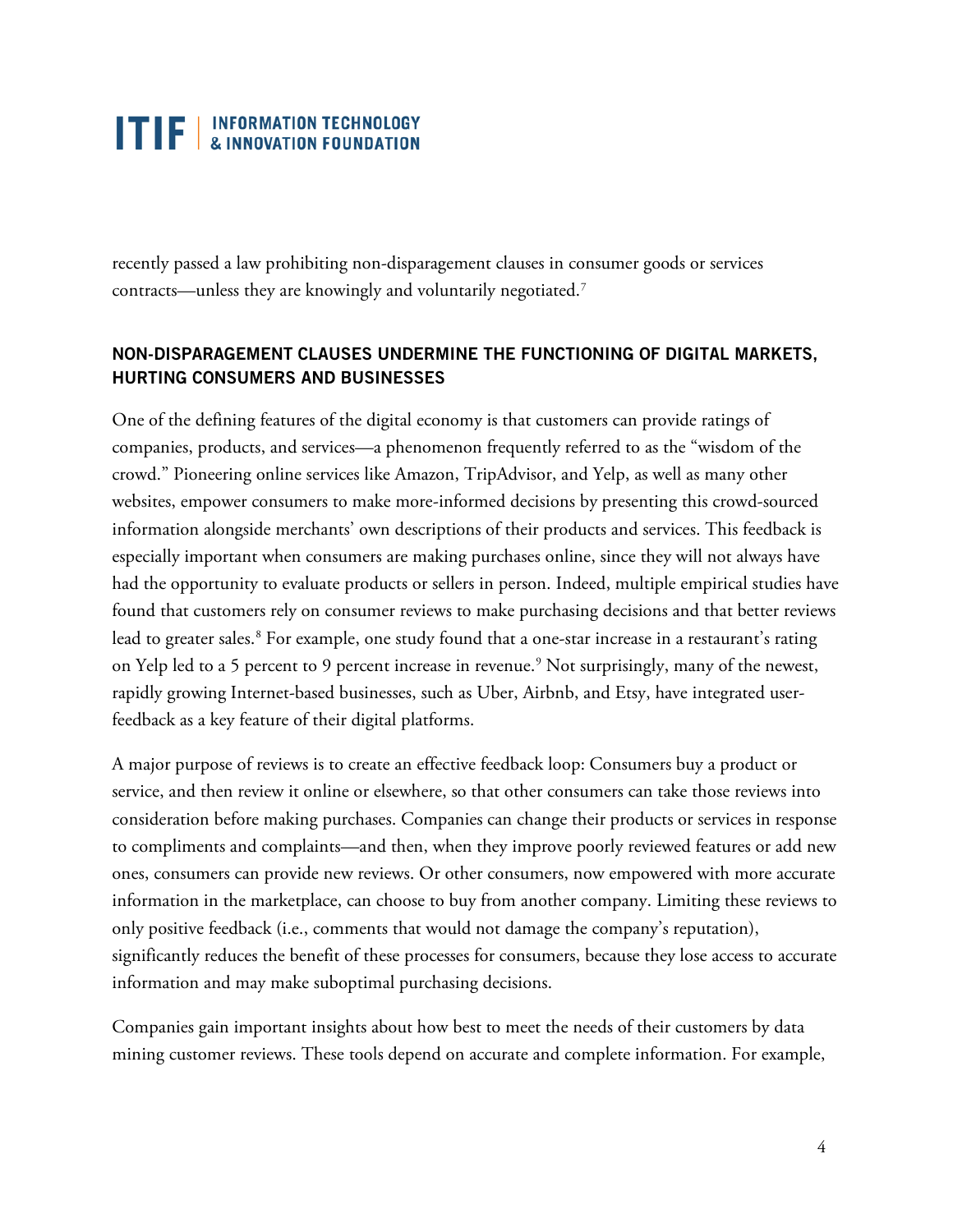# **TTP** NFORMATION TECHNOLOGY

L.L. Bean purportedly investigates products that continually receive ratings of less than three stars. After a certain variety of fitted sheets received a large volume of negative online reviews, the company found a manufacturing defect, took the sheets off the market, and offered 6,300 new sets to customers who had purchased the faulty variety.[10](#page-8-8)

If companies are not receiving negative feedback, then they are not using this feedback to improve their offerings, and consumers are receiving lower-quality goods and services.<sup>[11](#page-8-9)</sup> Indeed, one recent study found that after hotels begin responding to online user reviews, regardless of whether the reviews are good, neutral, or negative, they begin to receive higher ratings from guests—presumably because hotel managers are incorporating customer feedback.<sup>[12](#page-8-10)</sup> Another e-commerce solutions provider found that customers who saw a company response to a negative review were almost twice as likely to make a purchase as those who saw negative reviews without a company response; and overall opinion of the product became twice as positive.<sup>[13](#page-8-11)</sup> Thus, the opportunity to share honest reviews can benefit companies and service providers by offering a quality-control platform, and it can benefit consumers by offering an opportunity to air grievances and have them addressed.

Accurate reviews improve the functioning of markets. Indeed, it has long been an axiom in economics that markets work best when both parties—the buyer and the seller—have more information. In particular, better information enables consumers to make better choices. Some of those choices may result in some companies or service providers going out of business or losing business as potential customers learn of the poor quality of their products and services and opt to buy elsewhere. But by definition, this means that the market share of more efficient or higher-quality sellers increases, thereby maximizing overall economic welfare.

Some companies may be concerned about how false reviews can unfairly hurt their businesses, and this is a legitimate concern as their employees' jobs and welfare also are at stake. Competing businesses may try to manipulate consumer opinion by posting fake reviews—either positive ones for their own products and services or negative ones for a rival's.<sup>[14](#page-8-12)</sup> The answer to this problem is not to limit all negative reviews, but rather to minimize those that are false or misleading.

Online platforms recognize the importance of accurate reviews for their users, and so they have invested in technology to detect fraudulent reviews.<sup>[15](#page-8-13)</sup> For example, Yelp automatically filters out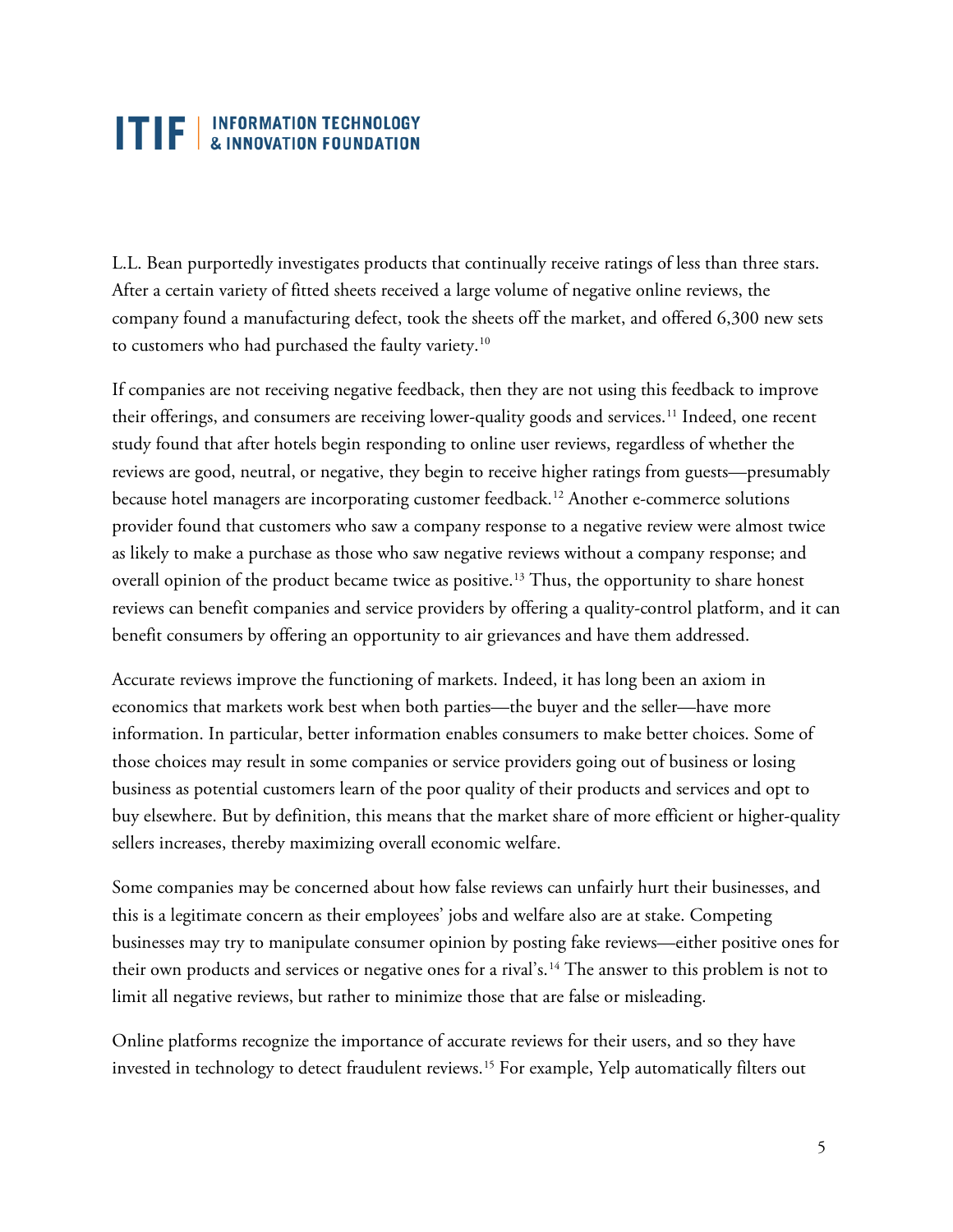## **ITIF** | INFORMATION TECHNOLOGY

reviews that it suspects are fraudulent, and the site even issues pop-up alerts to consumers who visit the profile page of a business that it has caught buying fake reviews.<sup>[16](#page-8-14)</sup> Some state attorneys general have also fined businesses for posting fake reviews as this violated their truth-in-advertising laws.<sup>[17](#page-8-15)</sup> While digital platforms have taken many steps to limit bias in online reviews, if some businesses are using anti-disparagement clauses to silence their critics, then online reviews for these industries will be misleading and consumers will be worse off.

#### **CONGRESS SHOULD PROTECT CONSUMERS' RIGHT TO REVIEW**

Using non-disparagement clauses to silence negative public feedback undermines a key part of the digital economy and makes many consumers and business worse off. Given the clear negative impact of biased reviews for both consumers and businesses, Congress should intervene to prohibit these clauses in consumer contracts. Specifically, Congress should pass the bipartisan Consumer Review Freedom Act of 2015, introduced by Sens. John Thune (R-SD), Brian Schatz (D-HI), and Jerry Moran (R-KS), which would take two important steps to address this problem. First, the legislation would void anti-disparagement clauses in consumer contracts if they restrict consumers from publicly reviewing products or businesses in good faith. Second, the legislation would authorize the Federal Trade Commission to take action against businesses that insert these provisions into their contracts for engaging in unfair and deceptive practices.

Moreover, this legislation would still allow companies to take action against individuals who post false and defamatory reviews. In addition to bringing defamation cases against individuals who post patently false statements about their products and services, companies also can work with platforms to remove false statements. Virtually every online platform includes terms of service prohibiting unlawful statements and provides a mechanism to help business owners have untruthful statements removed. For example, business owners can flag potentially fake reviews on Yelp with a single click.<sup>[18](#page-8-16)</sup>

Notably, this legislation takes a narrow approach to address a very specific consumer harm. The legislation would not apply to non-disparagement clauses found in voluntarily negotiated agreements, such as employment agreements or divorce settlements, where parties may have a legitimate interest in agreeing to certain terms.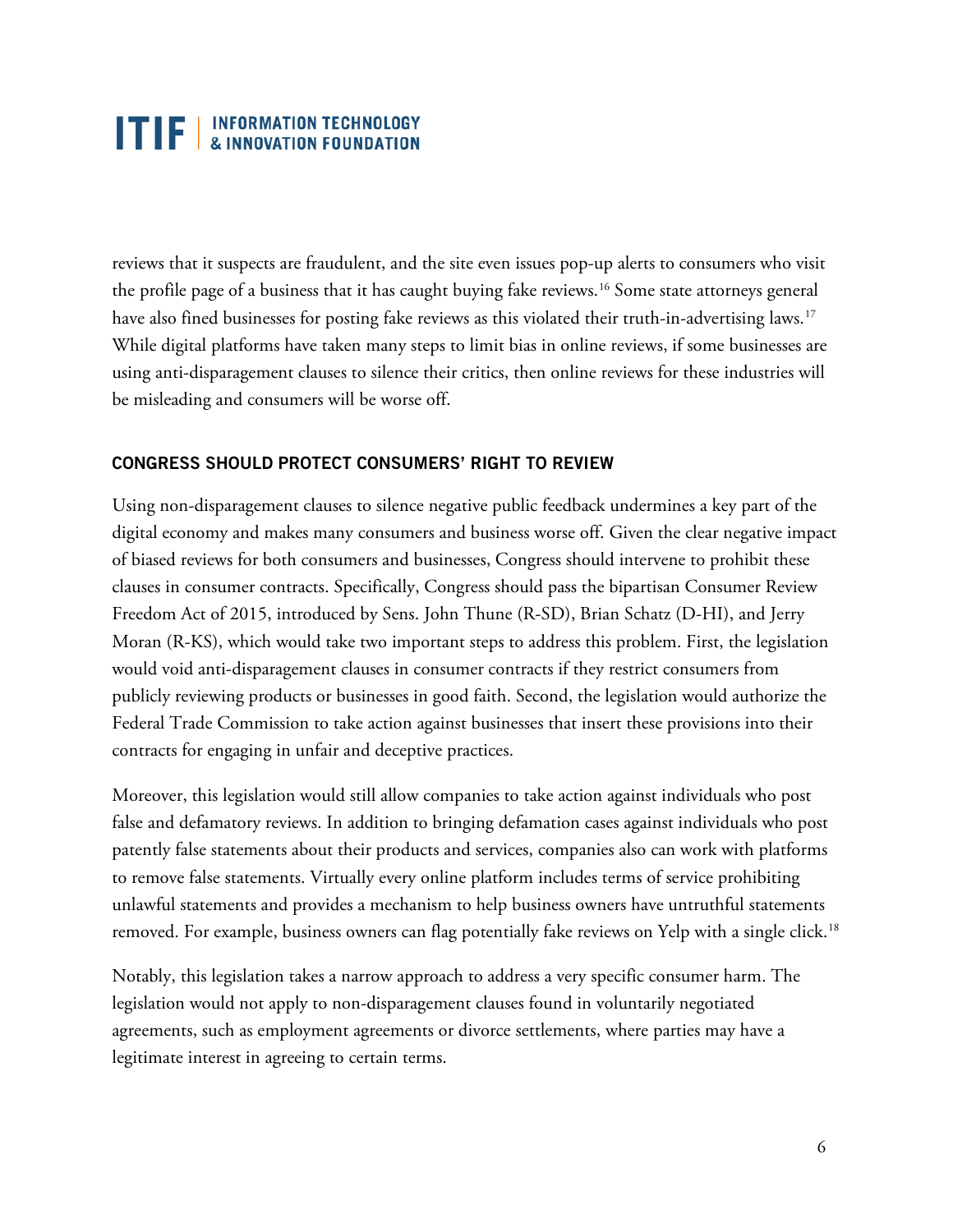# **TTF** | INFORMATION TECHNOLOGY

### **CONCLUSION**

Protecting people's speech is important first and foremost as a First Amendment issue. Protections, such as those offered in the Consumer Review Freedom Act, would help ensure that individuals have the right to engage in lawful forms of speech and that others can benefit from the information conveyed in this protected speech. In addition, protecting online speech, especially complaints or criticisms, is necessary to ensure that online markets function efficiently by giving consumers access to unbiased feedback about the products and services they research. While states have made some progress in laying the foundation for legislation prohibiting non-disparagement clauses, the U.S. Congress should step in to create a baseline of protection for all citizens' basic rights to freedom of expression in the digital marketplace.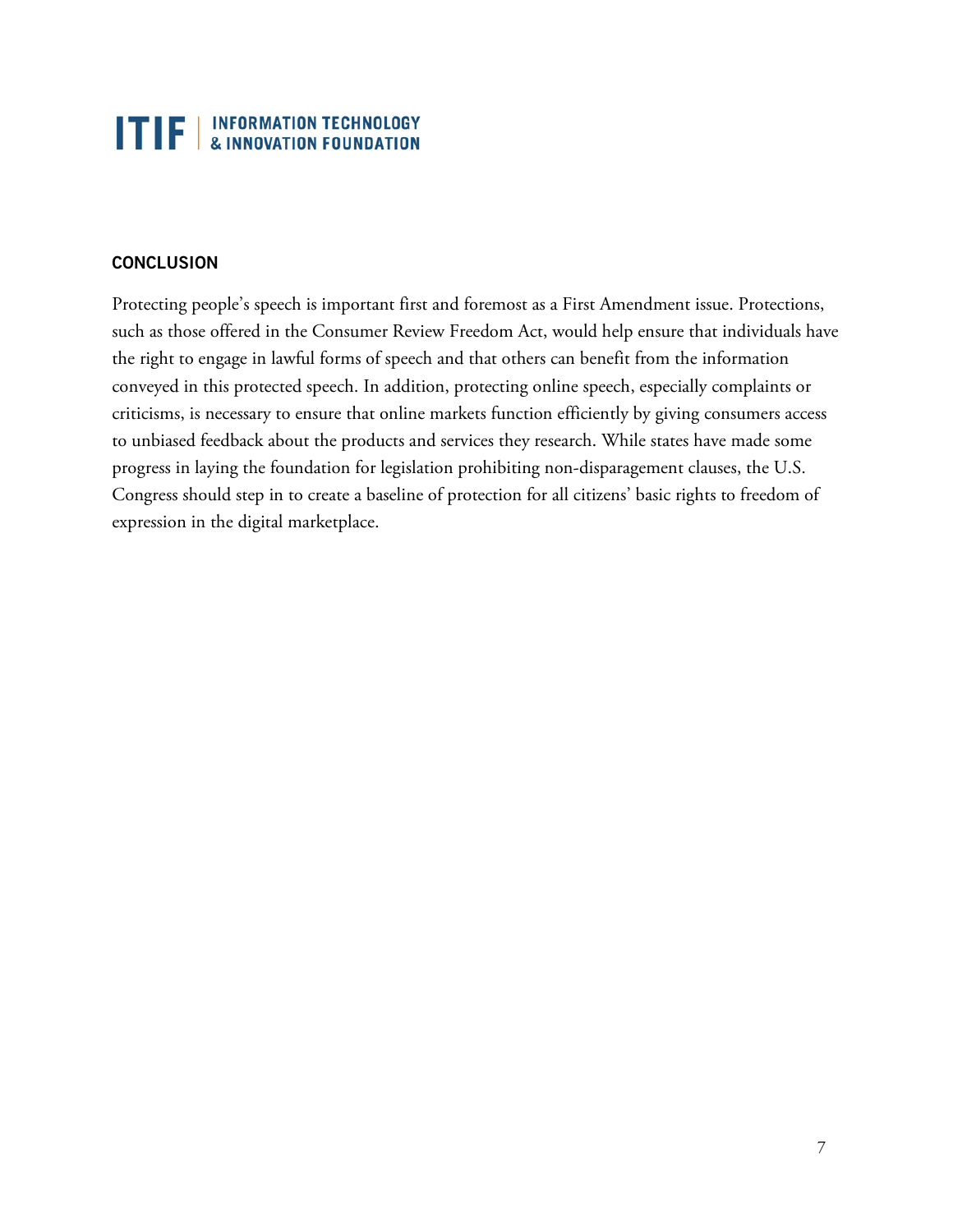# **TIF** EXPRORMATION TECHNOLOGY

### **REFERENCES**

- <span id="page-7-0"></span>1. Lucille M. Ponte, "Protecting Band Image or Gaming the System? Consumer 'Gag' Contracts in an Age of Crowdsourced Ratings and Review," *William & Mary Business Law Review* (forthcoming), March 16, 2015, http://papers.ssrn.com/sol3/papers.cfm?abstract\_id=2579172.
- 2. Ibid.

1

- 3. Chris Morran, "Wedding Company Contract Tries To Ban Bride & Groom From 'Encouraging' Negative Feedback," *Consumerist*, April 20, 2015, http://consumerist.com/2015/04/20/wedding-company-contract-tries-toban-bride-groom-from-encouraging-negative-feedback/.
- 4.. Noah Davis, "The Yelper and the Negative Review: the Developing Battle Over Nondisparagement Clauses," *American Bar Association*, Vol. 3, No. 10, May 2014, http://www.americanbar.org/publications/gpsolo\_ereport/2014/may\_2014/yelper\_negative\_review\_developing\_bat tle\_nondisparagement\_clauses.html.
- 5. Chris Morran, "KlearGear.com Ordered To Pay \$306K To Couple Who Wrote Negative Review," *Consumerist*, June 26, 2014, http://consumerist.com/2014/06/26/kleargear-com-ordered-to-pay-306k-to-couple-who-wrotenegative-review/.
- 6. Ibid.
- 7. California Assembly Bill No. 2365, Unlawful contracts, § 1670.8 (2014), http://leginfo.legislature.ca.gov/faces/billNavClient.xhtml?bill\_id=201320140AB2365.
- 8. Judith Chevalier and Dina Mayzil, "The Effect of Word of Mouth on Sales: Online Book Reviews," *Journal of Marketing Research* (August 2006), 345-354,
	- https://msbfile03.usc.edu/digitalmeasures/mayzlin/intellcont/chevalier\_mayzlin06-1.pdf.
- 9. Michael Luca, "Reviews, Reputation, and Revenue: The Case of Yelp.com," *Harvard Business School* (2011), http://www.hbs.edu/faculty/Publication%20Files/12-016\_0464f20e-35b2-492e-a328-fb14a325f718.pdf.
- 10. Shelly Banjo, "Firms Take Online Reviews to Heart," *Wall Street Journal*, July 29, 2012, http://www.wsj.com/articles/SB10001424052702303292204577517394043189230.
- 11. Erin Mulligan Nelson, "Why Terrible Online Reviews Are Actually Good For You," *Advertising Age*, September 15, 2011, http://adage.com/article/digitalnext/terrible-online-reviews-good/229790/; Shelly Banjo, "Firms Take Online Reviews to Heart."
- 12. Davide Proserpio and Georgios Zervas, "Online Reputational Management: Estimating the Impact of Management Responses on Consumer Reviews," *Boston University School of Management Research Paper* (2014), September 27, 2015, http://papers.ssrn.com/sol3/Papers.cfm?abstract\_id=2521190.
- 13. "The Conversation Index," *Bazaar Voice*, Vol. 6, accessed April 2, 2015, 11, http://media2.bazaarvoice.com/documents/Bazaarvoice\_Conversation\_Index\_Volume6.pdf.
- 14. Dina Mayzlin, Yaniv Dover, and Judy Chevalier, "Promotional Reviews: An Empirical Investigation of Online Review Manipulation," *American Economic Review* 104 (2014), 2421-55.
- 15. Michael Luca and Georgios Zervas, "Fake it Till You Make It: Reputation, Competition, and Yelp Review Fraud," *Harvard Business School,* May 1, 2015, http://papers.ssrn.com/sol3/papers.cfm?abstract\_id=2293164.
- 16. Eric Singley, "Consumer alerts: because you might like to know..." *Yelp Official Blog*, October 18, 2012, http://officialblog.yelp.com/2012/10/consumer-alerts-because-you-might-like-to-know.html.